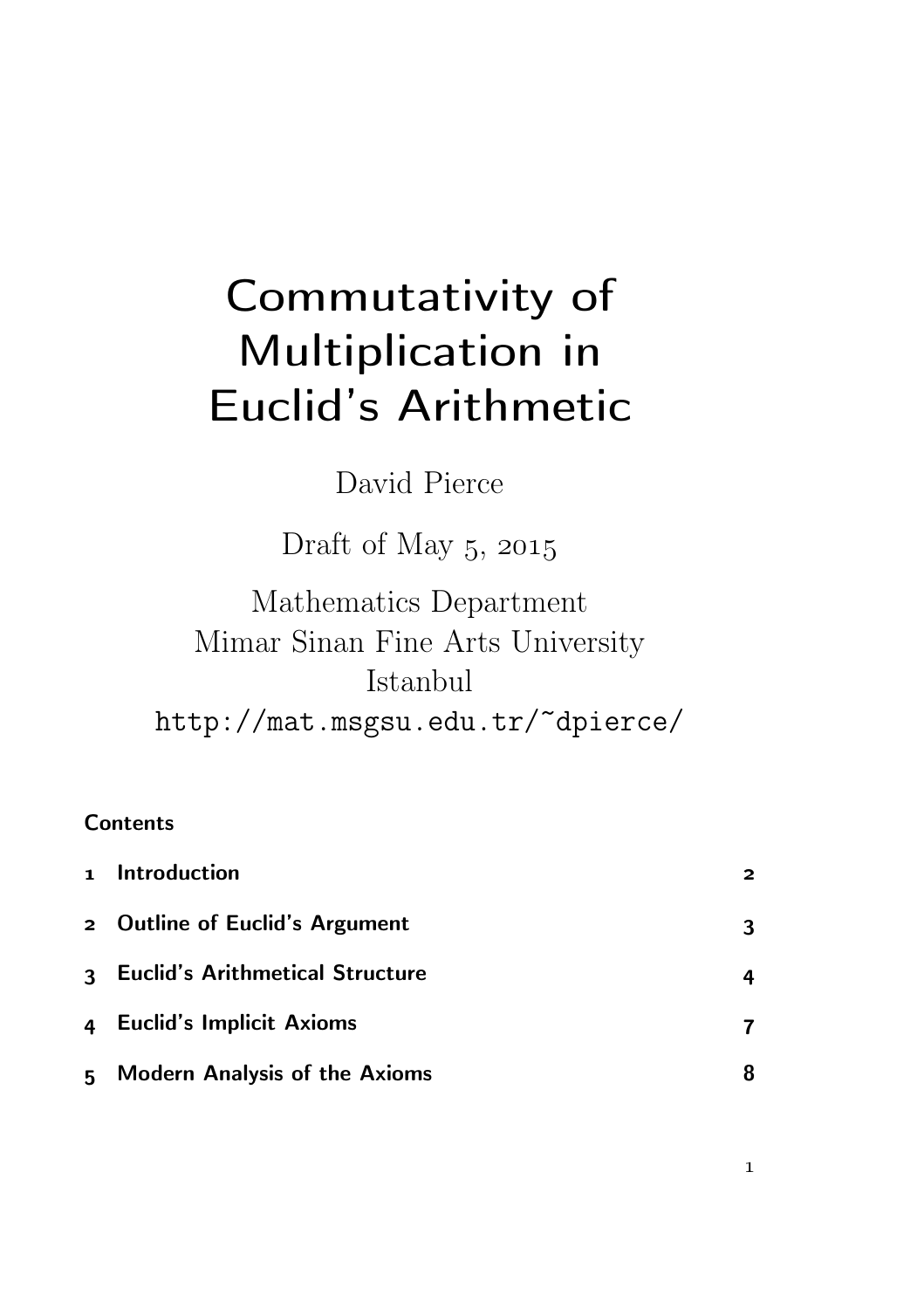#### Euclid's Argument

#### References

#### 1 Introduction

In Euclid's *Elements*  $\begin{bmatrix} 1, 2 \end{bmatrix}$ , the arithmetical books—Books VII, VIII, and ix—rely on no explicit postulates. Nonetheless, I contend that, on the basis of some plausible assumptions about numbers, Propositions 1,  $2, 4, 5, 6, 12,$  and  $15$  of Book VII provide us with a valid nontrivial proof that multiplication of numbers is commutative. The proof relies on a theory of proportion, developed by means of the so-called Euclidean Algorithm.

The commutativity of multiplication of numbers might be taken as a plausible assumption itself, if numbers are thought of as rows of dots, as in Figure . However, if numbers are thought of as bounded

| $\bullet\quad\bullet\quad\bullet$                              |                     |  |  |  |                                                                                               |  |
|----------------------------------------------------------------|---------------------|--|--|--|-----------------------------------------------------------------------------------------------|--|
| $\bullet\hspace{10pt}\bullet\hspace{10pt}\bullet\hspace{10pt}$ |                     |  |  |  | $\bullet\hspace{0.4mm}\bullet\hspace{0.4mm}\bullet\hspace{0.4mm}\bullet\hspace{0.4mm}\bullet$ |  |
|                                                                |                     |  |  |  | $\bullet\hspace{1mm}\bullet\hspace{1mm}\bullet\hspace{1mm}\bullet\hspace{1mm}\bullet$         |  |
| $\bullet\hspace{10pt}\bullet\hspace{10pt}\bullet\hspace{10pt}$ |                     |  |  |  | $\cdots$                                                                                      |  |
| $\bullet$                                                      | $\bullet$ $\bullet$ |  |  |  |                                                                                               |  |

Figure 1: Multiplication of rows of dots

straight lines, as in Euclid's diagrams and as in Figure 2, then the



Figure 2: Multiplication of bounded straight lines

commutativity of multiplication is not obvious.

I make a more detailed analysis of Euclid's arithmetic elsewhere [6]. Here I try to cast Euclid's proof of the commutativity of multiplication

 $\overline{2}$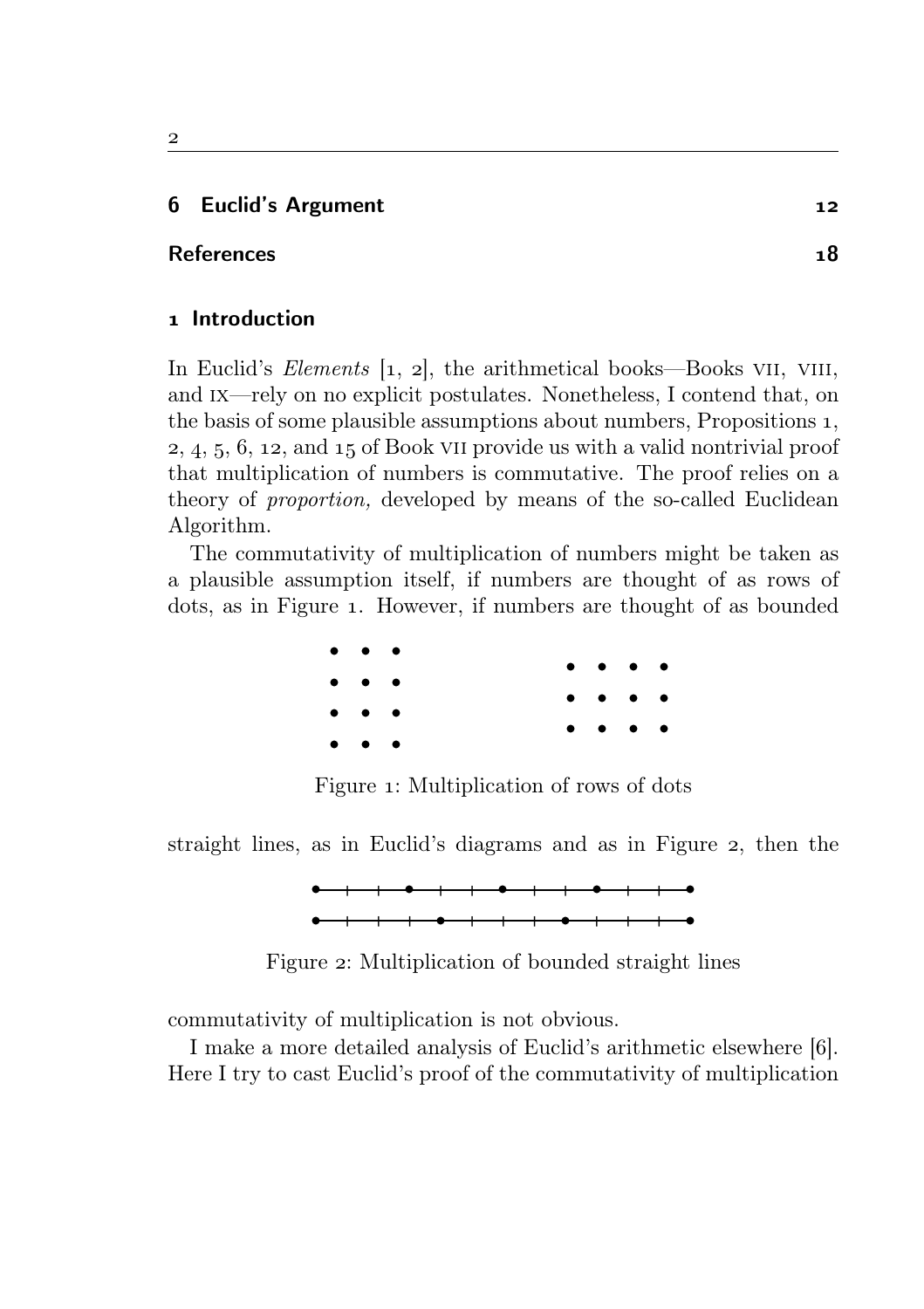in modern terms, without giving a full account of why (or to what extent) the result really is Euclid's proof. In one sense, the modern proof cannot be Euclid's proof, since the modern proof is written out symbolically.

In  $\S_4$  below, I give a list of axioms that I think Euclid uses implicitly. There are some redundancies, as worked out in  $\S$ 5; but I have seen no reason to think that Euclid recognized these redundancies. Some axioms allow us to prove results that Euclid may have taken as axiomatic; see  $§6$ .

Thus the list of axioms is not entirely obvious. I have tried to be explicit about the use or at least the first use of an axiom in a given proof. Axioms are thus named both in the main text, and in the margin. This technique allowed me to make corrections and improvements to the list of axioms. This work of correcting and improving may turn out not to have been finished.

#### 2 Outline of Euclid's Argument

Multiplication is defined by

$$
a\cdot b=\underbrace{a+\cdots+a}_{b}.
$$

If the Euclidean algorithm has the same steps for  $a$  and  $b$  that it does for  $c$  and  $d$ , this means

$$
a:b::c:d.
$$

Then in particular

$$
1: a::b:b\cdot a. \tag{1}
$$

Also

$$
a:b::c:d \implies a:b::a+c:b+d.
$$
 (2)

Therefore, in particular, since  $1 : a :: 1 : a$ , also

$$
1: a:: \underbrace{1+\cdots+1}_{b}:\underbrace{a+\cdots+a}_{b}, \tag{3}
$$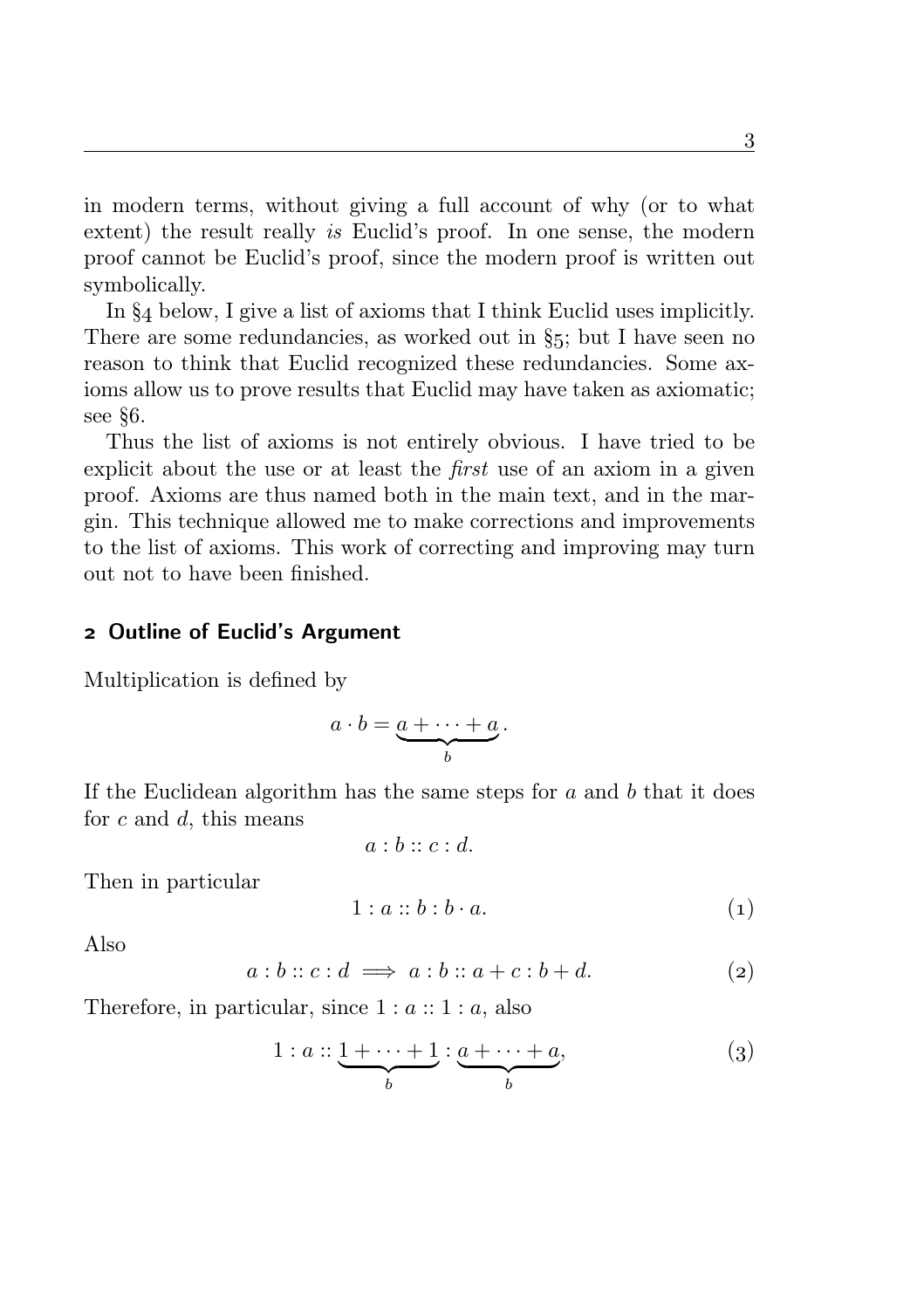$$
1 : a :: b : a \cdot b,
$$

and consequently, because of  $(1)$ ,

$$
b \cdot a = a \cdot b.
$$

A different proof in this style seems possible. The proof of  $(2)$  uses the distribution axiom

$$
(a+b)\cdot c = a\cdot c + b\cdot c,
$$

for which Euclid gives intuitive justification. The way he generalizes  $(2)$  to get  $(3)$ , he might generalize the distribution axiom to get

$$
(\underbrace{a+\cdots+a}_{b})\cdot c = \underbrace{a\cdot c+\cdots+a\cdot c}_{b},
$$

that is,

$$
(a \cdot b) \cdot c = (a \cdot c) \cdot b.
$$

Letting a be unity yields commutativity of multiplication. This second proof may seem simpler; but then we are using symbolism that Euclid does not. At this stage, he may prefer to avoid talking about products of three (or more) factors.

#### Euclid's Arithmetical Structure

In his arithmetical books, Euclid can be seen as working in a structure

$$
(\mathbb{N}, 1, +, \times, <).
$$

Here  $1$  is unity, or the unit, in the sense of Definition  $1$  of Book vii of the Elements. (However, this definition itself may be a later addition to the Elements; see [6, §3.1, p. 54].) Then elements of N are numbers, that is, multitudes of units in the sense of Definition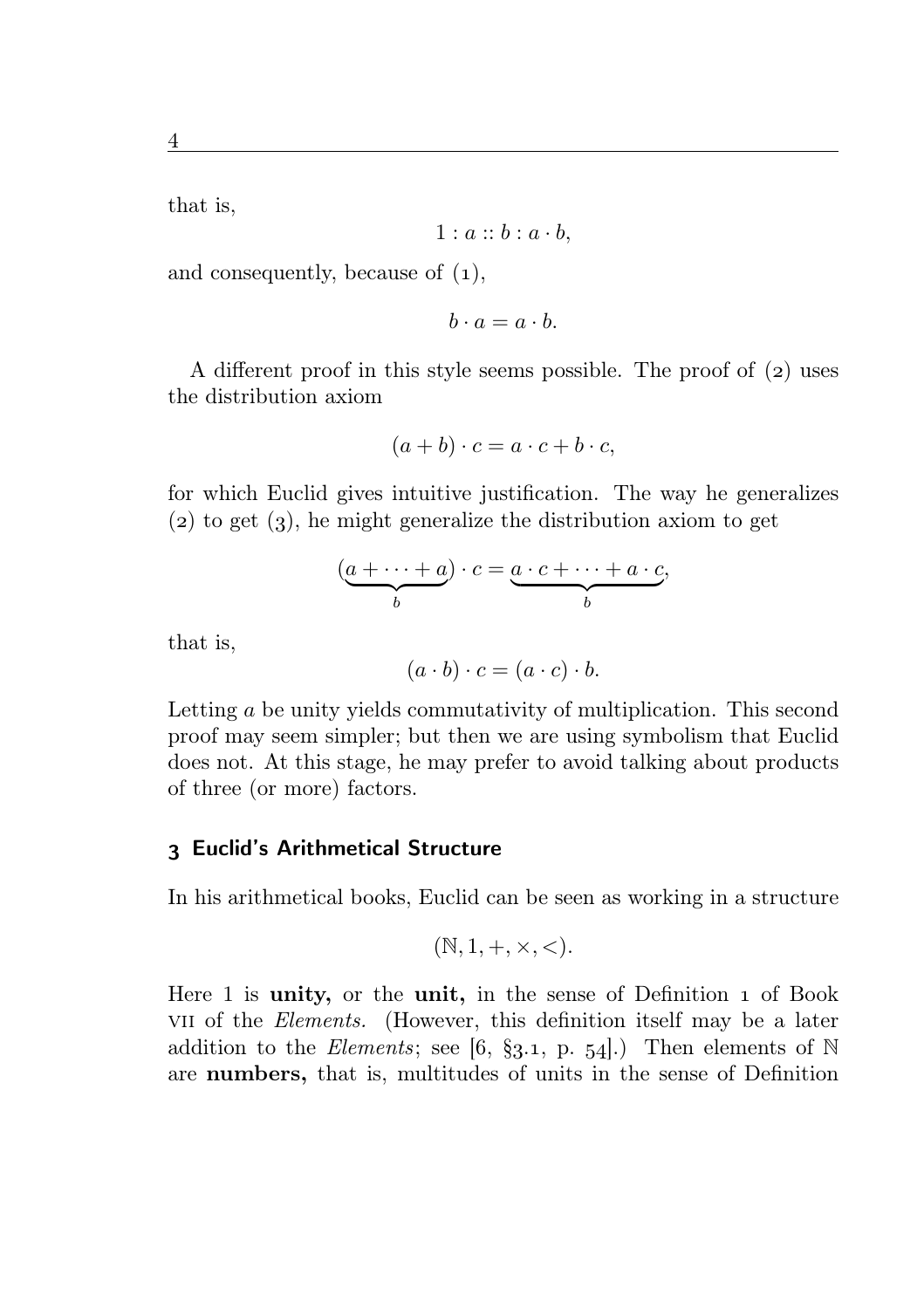. Thus, for Euclid, there are many units. They are all equal to one another, however: this is noted explicitly in the proof of Proposition vii.. For Euclid, equality is not identity: for example, in an isosceles triangle, by definition two sides (and not just their "lengths") are equal. Today we do treat equality as identity: this should not cause us any problem in the present work.

The binary operation  $+$  of **addition** is undefined, though it has been used in the *Elements* since the beginning: at the head of Book I, Common Notion 2 is,

If equals be added to equals, the wholes are equal.

We can read the expression  $a + b$  in the conventional way, as a **plus** b, meaning  $a$  with the addition of  $b$ . For Euclid, this will be the same as  $b + a$ ; it is the sum of a and b, or b and a. In Proposition 1.35, two parallelograms on the same base and in the same parallels are equal to one another, because one of the parallelograms can be cut up into pieces that can be added back together in a different way to form the other parallelogram.

The binary operation  $\times$  of **multiplication** is defined, after a fashion: Definition VII. 15 reads (in my translation),

A number is said to multiply a number when, however many units are in it, so many times is the multiplicand composed, and some number comes to be.

As usual, when in use between two numbers, our symbol  $\times$  will become a dot. Suppose then

$$
a \cdot b = c.
$$

Let us understand this to mean that when  $\alpha$  is the multiplicand, and  $\delta$ the multiplier, then  $c$  is produced. We may write the equation also as

$$
a + \cdots + a = c,
$$

meaning c is the sum of b copies of a. In Euclid's terminology, a **measures**  $a \cdot b$ . Measuring is an undefined notion in the text of the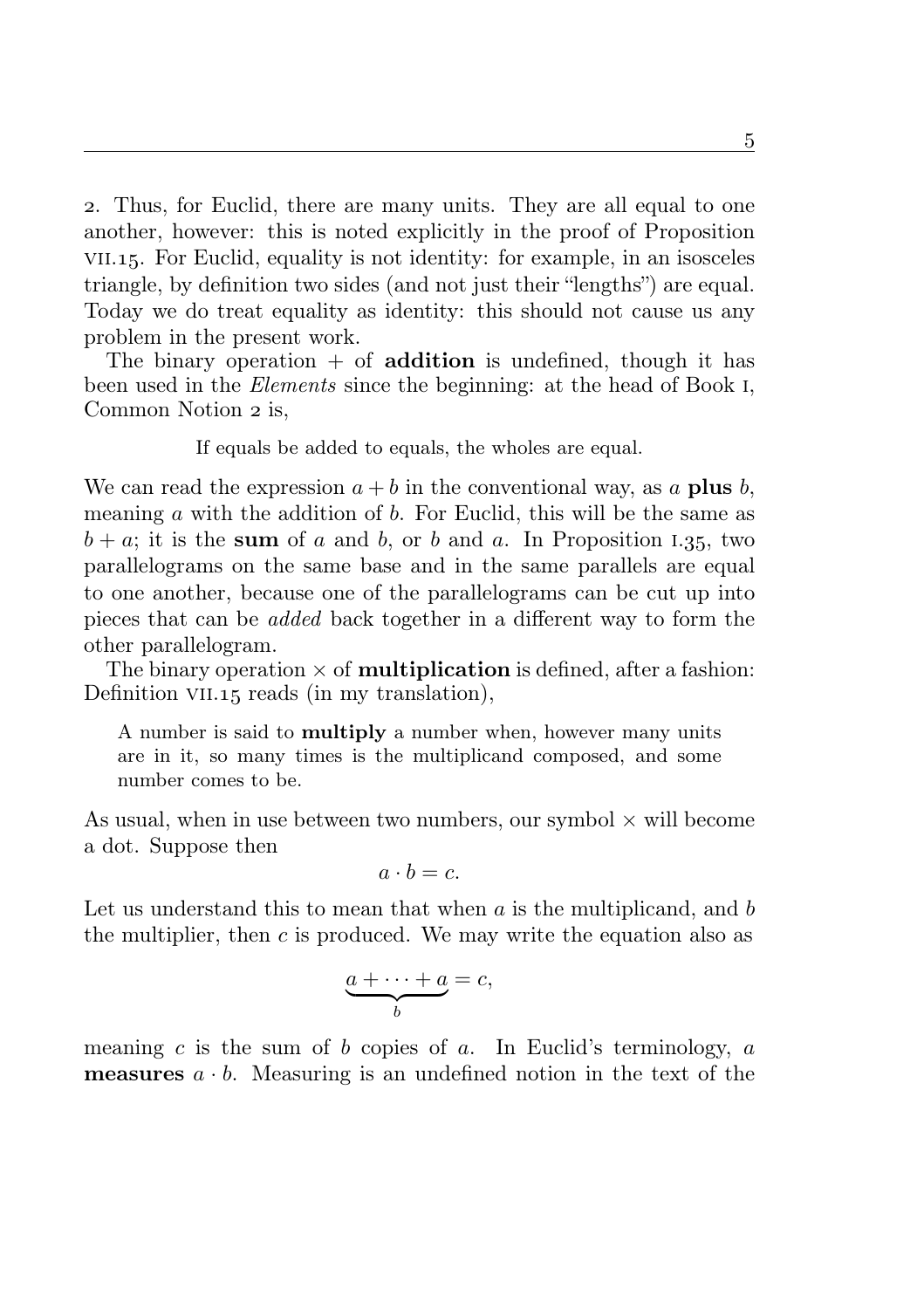Elements as we have it; but by Definitions VII.3 and  $5$ , there are two more ways to express it:

- a is part of  $a \cdot b$ ,
- $a \cdot b$  is a multiple of a.

We might also say

- b divides  $a \cdot b$  (into parts, each of which is equal to a),
- $a \cdot b$  is b times a (or a, b times).
- $a \cdot b$  is the **product** of a when multiplied by b.

The main point is that multiplication is initially presented in an asymmetrical way. I have chosen to write b times a as  $a \cdot b$ , rather than  $b \cdot a$ , because the former is the way that *ordinal* multiplication is conventionally written today.

In Euclid, the status of unity as a number is ambiguous. For example, by Definition VII.11,

A prime number is [a number] measured only by unity;

and yet in the proof of Proposition VII.2, it is noted that a number measures itself. We may refer to the elements of N other than 1 as proper numbers.

The binary relation < is of course the (undefined) notion of being less than. There is the converse relation  $>$  of being greater than, which may be more common in the *Elements*: Common Notion  $\frac{1}{5}$  (in Heath's numbering) is

The whole is greater than the part,

although the geometric sense of "part" meant here is not the more precise arithmetical sense given above.

I propose now that, for Euclid, the structure  $(N, 1, +, \times, <)$  is tacitly understood to be isomorphic to some structure

$$
(\alpha \smallsetminus 1, 1, +, \times, \in),
$$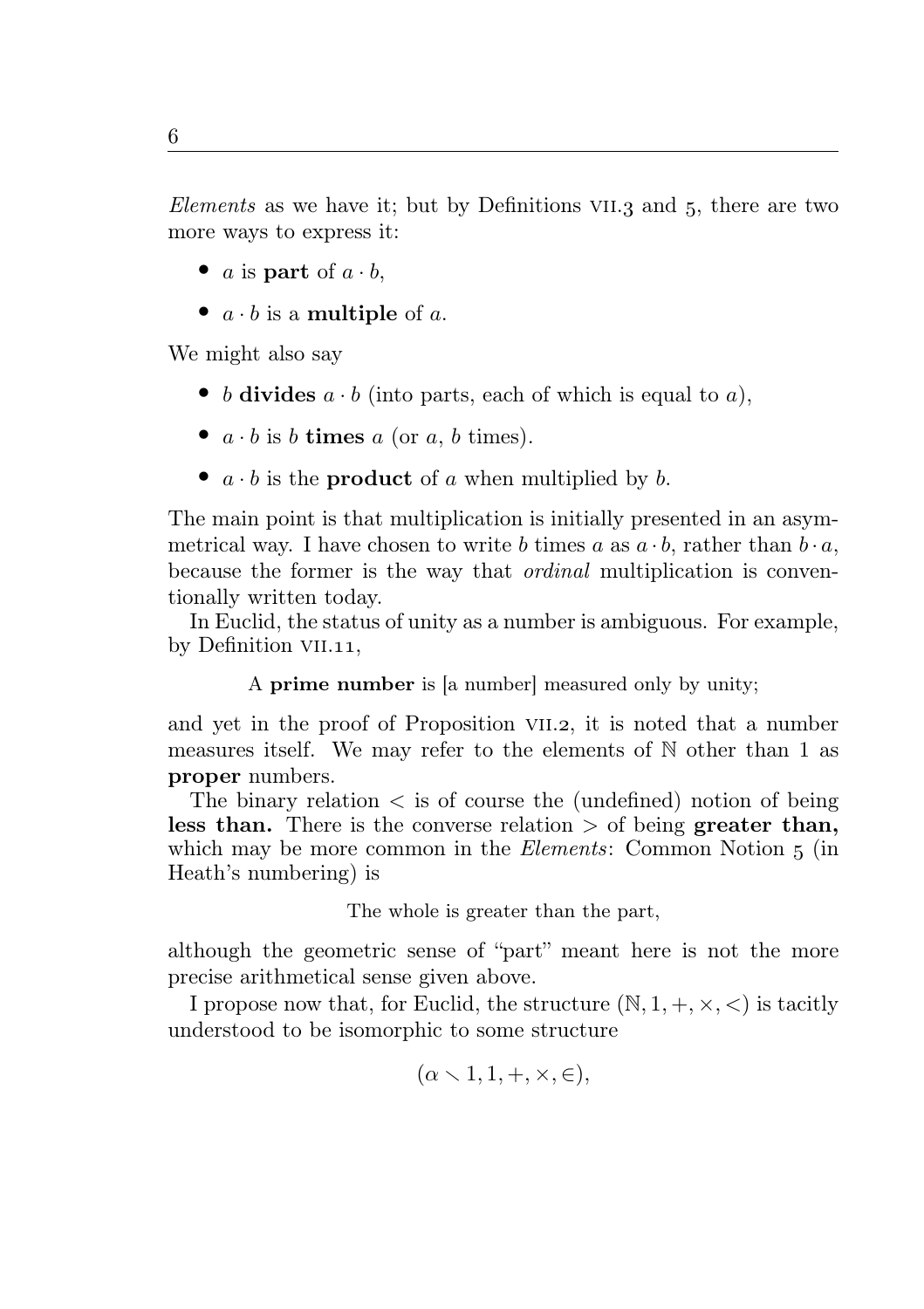where in the latter structure,  $1 = \{0\}$ , and  $+$  and  $\times$  are *ordinal* operations, and  $\alpha$  is a nonzero ordinal that is closed under these operations. In particular,  $\alpha = \omega^{\omega^{\beta}}$  for some ordinal  $\beta$ , as will be shown below. Then Euclid makes additional assumptions ensuring that  $\beta = 0$ , so  $\alpha = \omega$ , and, in particular, multiplication must be commutative.

#### Euclid's Implicit Axioms

Presumably Euclid is not actually thinking in terms of our ordinals. But his work suggests that he understands the following axioms to be true in the structure  $(N, 1, +, \times, <)$ :

- . The less-than relation is a linear ordering.
- . Every non-empty subset has a least element.
- 3. 1 is the least element of the whole set:  $1 \leq a$ .
- 4. Addition is associative:  $a + (b + c) = (a + b) + c$ .
- 5. Addition makes greater:  $a + b > a$ .
- 6. Being greater is achieved by addition: if  $b > a$ , then the equation

$$
b = a + x
$$

is soluble.

. To multiply by a sum is to add the multiples:

$$
c \cdot (a+b) = c \cdot a + c \cdot b.
$$

- 8. Multiplication by unity is identical:  $x \cdot 1 = x$ .
- 9. Division with remainder is always possible: if  $b \geq a$ , then either the equation

$$
b = a \cdot x
$$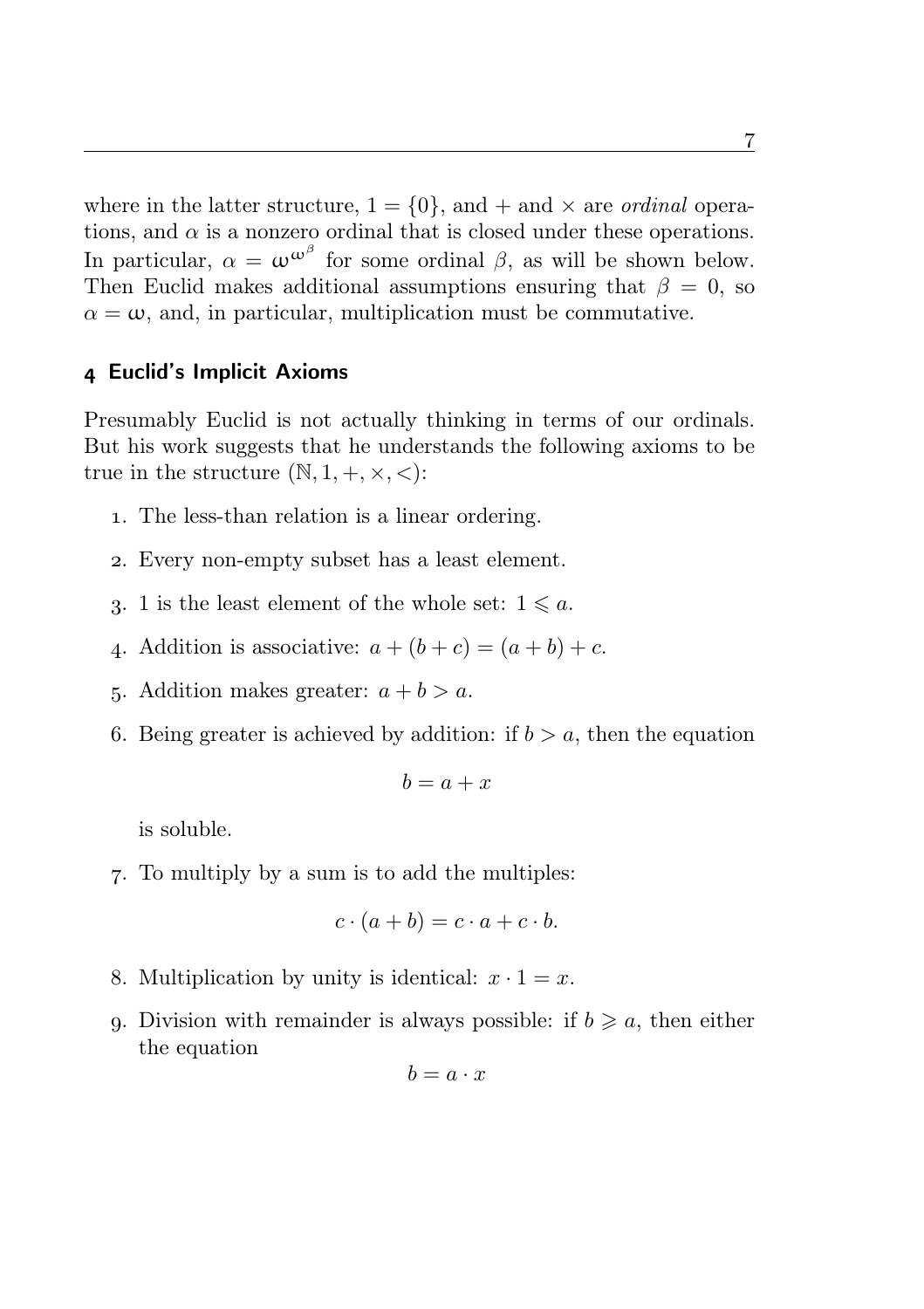is soluble, or else the system

$$
b = a \cdot x + y \& a > x
$$

is soluble.

- 10. Multiplication is associative:  $c \cdot (b \cdot a) = (c \cdot b) \cdot a$ .
- . Multiplication by a proper number makes greater:

$$
b>1 \implies a \cdot b > a.
$$

12. The multiple of unity by a number is the number:  $1 \cdot x = x$ .

. A multiple of a sum is the sum of the multiples:

$$
(a+b)\cdot c = a\cdot c + b\cdot c.
$$

- 14. Addition is commutative:  $b + a = a + b$ .
- All of these axioms but number 2 belong to first-order logic. Most of the Axiom  $13$  axioms would seem to be "obvious" properties of numbers. Axiom  $13$  is a modern interpretation of Euclid's Proposition VII.5; this proposition then should be understood as an "intuitive" argument for why the axiom Axiom  $g$  is true. Axiom  $g$  is used implicitly in the Euclidean Algorithm. We shall see below how the other axioms arise in Euclid's work.

## Modern Analysis of the Axioms

Meanwhile, let us note that the first twelve axioms are indeed true in  $(\omega^{\omega^{\beta}} \setminus 1, 1, +, \times, \in)$  as suggested above (see for example [4, Ch. IV]). It is a straightforward exercise to show that the converse is true as well:

**Theorem 1.** If a structure  $(A, 1, \oplus, \otimes, \leq)$  satisfies the first nine axioms above, then it is isomorphic to some structure  $(\alpha \setminus 1, 1, +, \times, \in)$ , where  $\alpha = \omega^{\omega^{\beta}}$  for some ordinal  $\beta$ , and  $+$  and  $\times$  are the ordinal operations.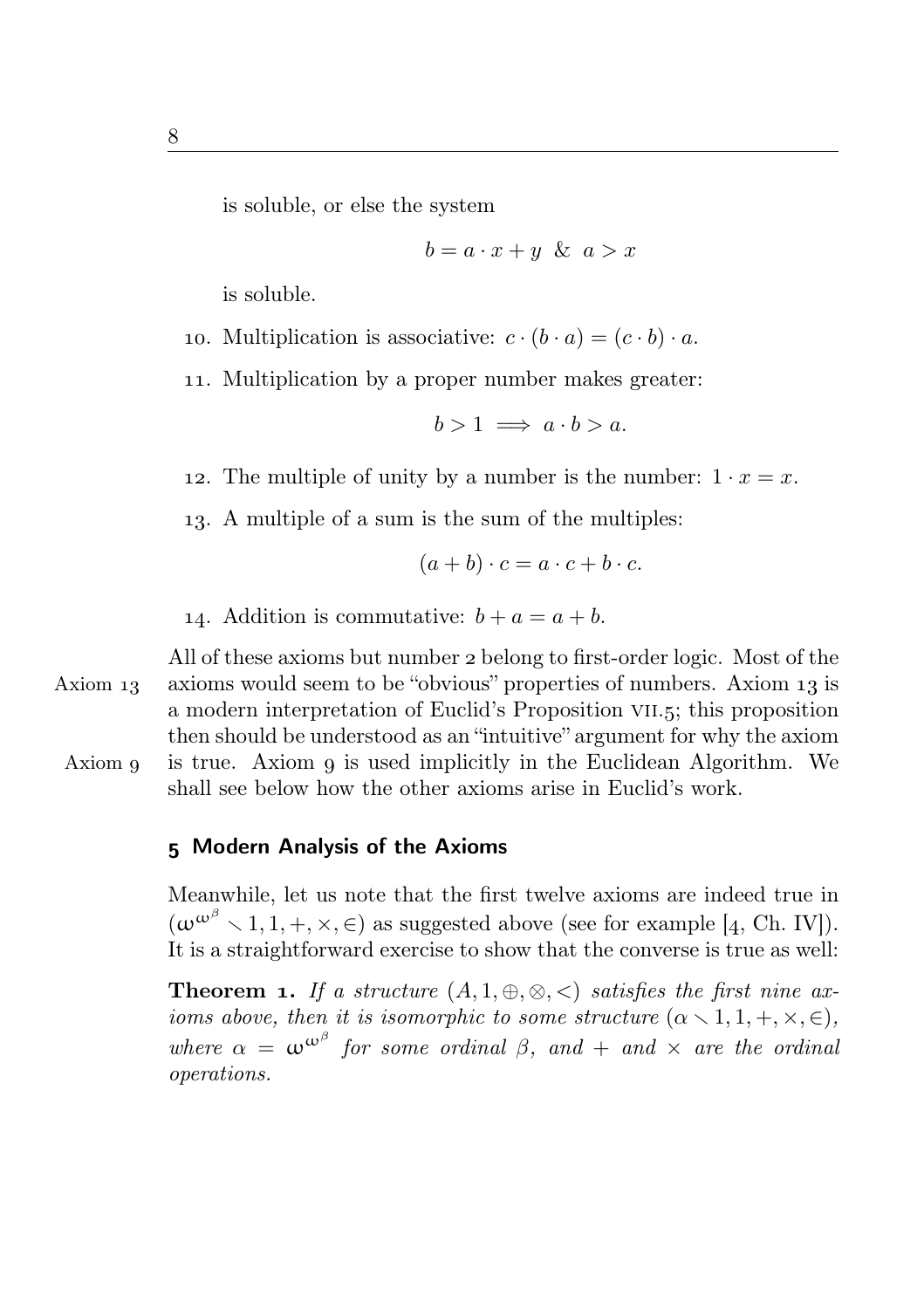- $A_n$  is a well-ordered set by Axioms 1 and 2, we may  $A$  assume from the start that it is a nonempty ordinal with 0 removed, and  $\lt$  is  $\in$ . Showing that  $\oplus$  and  $\otimes$  are then the ordinal operations means showing the following, for all  $\alpha$  and  $\beta$  in A:
	- . 1 is the least element of A.
	- 2.  $\alpha \oplus 1$  is the successor  $\alpha'$  of  $\alpha$  with respect to  $\lt$ .
	- 3.  $\alpha \oplus \beta' = (\alpha \oplus \beta)'$ .
	- 4. If  $\beta$  is a limit ordinal, then  $\alpha \oplus \beta = \sup_{\xi \leq \beta} (\alpha \oplus \beta)$ .
	- 5.  $\alpha \otimes 1 = \alpha$ .
	- 6.  $\alpha \otimes \beta' = (\alpha \otimes \beta) \oplus \alpha$ .
	- 7. If  $\beta$  is a limit, then  $\alpha \otimes \beta = \sup_{\xi < \beta} (\alpha \otimes \xi)$ .

An important part of the argument will be showing that the operations  $\xi \mapsto \alpha \oplus \xi$  and  $\xi \mapsto \alpha \otimes \xi$  are strictly increasing. Details are as follows.

- 1. Minimality of 1 is Axiom 3. Axiom 2.
- 2. Suppose  $\alpha < \beta$  in A. By Axiom 6, for some  $\gamma$  in A, Axiom 6

$$
\alpha\oplus\gamma=\beta,
$$

and therefore, by Axioms  $5$  and  $4$ , for all  $\delta$  in  $A$ , Axiom  $5$ 

Axiom

$$
\delta \oplus \alpha < (\delta \oplus \alpha) \oplus \gamma = \delta \oplus (\alpha \oplus \gamma) = \delta \oplus \beta.
$$

Thus the operation

$$
\xi\mapsto\delta\oplus\xi
$$

on A is strictly increasing. If also  $\beta < \alpha \oplus 1$ , this means  $\alpha \oplus \gamma < \alpha \oplus 1$ , so  $\gamma < 1$ , which is absurd. Thus  $\alpha \oplus 1$  is the successor,  $\alpha'$ , of  $\alpha$ .

3.  $\alpha \oplus \beta' = \alpha \oplus (\beta \oplus 1) = (\alpha \oplus \beta) \oplus 1 = (\alpha \oplus \beta)'$ .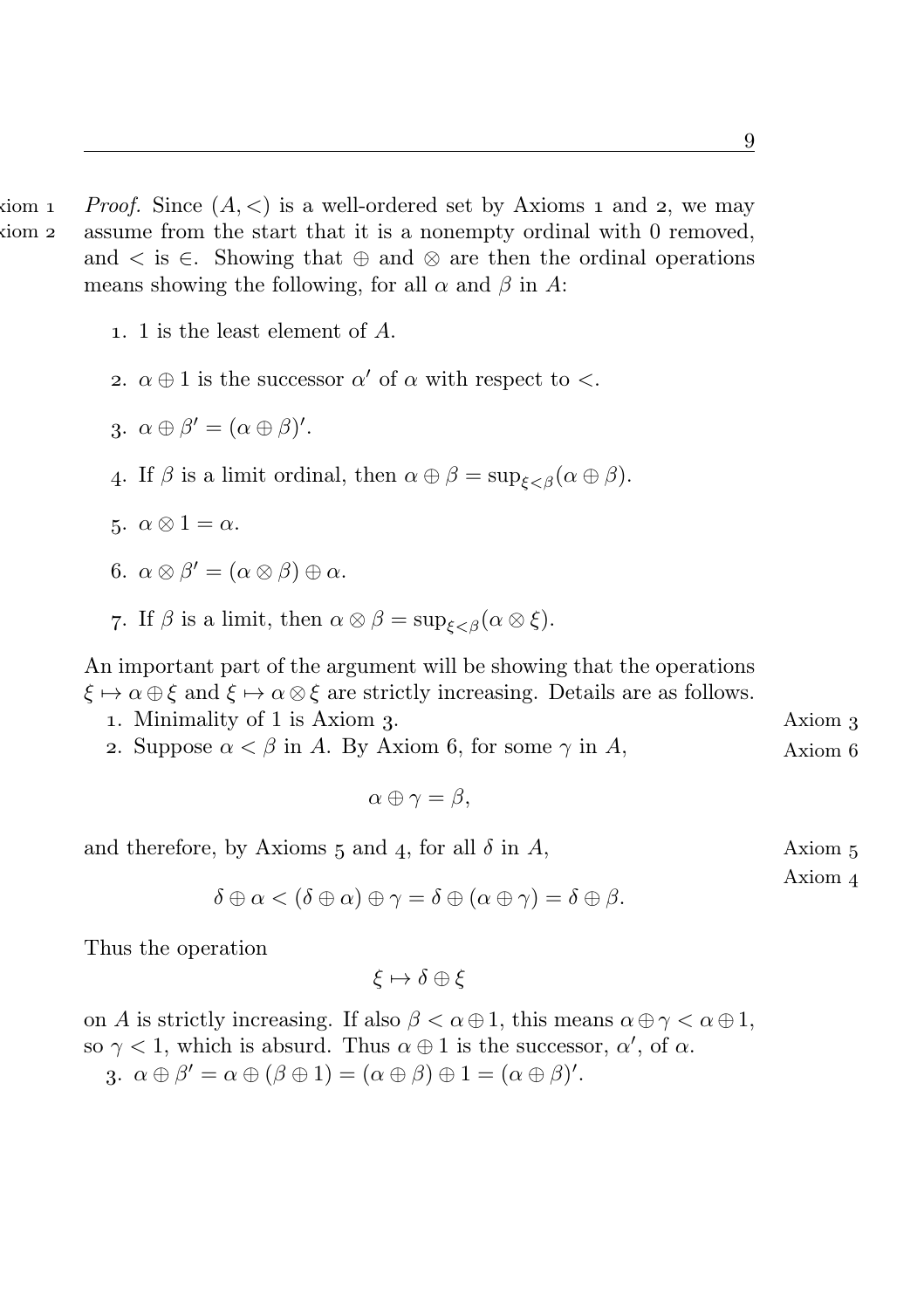4. Now suppose  $\beta$  is a limit ordinal in A. Then  $\alpha \oplus \beta$  is an upper bound of  $\{\alpha \oplus \xi : \xi < \beta\}$ . Let  $\gamma$  be the least upper bound. Then for some  $\delta$  in  $A, \alpha \oplus \delta = \gamma$ . We must have  $\delta \leq \beta$ . If  $\delta < \beta$ , then  $\delta' < \beta$ , so  $\alpha \oplus \delta' \leq \gamma = \alpha \oplus \delta < \alpha \oplus \delta'$ , which is absurd. Therefore  $\delta = \beta$ . Thus

$$
\alpha \oplus \beta = \sup_{\xi < \beta} (\alpha \oplus \xi).
$$

Therefore  $\oplus$  is indeed the usual ordinal addition,  $+$ .

Axiom 8  $5. \alpha \otimes 1 = \alpha$  by Axiom 8.

Axiom 7 6. By Axiom 7,  $\alpha \otimes \beta' = \alpha \otimes (\beta + 1) = \alpha \otimes \beta + \alpha \otimes 1 = \alpha \otimes \beta + \alpha$ . . Also, the operation

 $\xi \mapsto \delta \otimes \xi$ 

is strictly increasing: for if again  $\alpha < \beta$  in A, so that  $\alpha + \gamma = \beta$  for some  $\gamma$ , then

$$
\delta\otimes\alpha<\delta\otimes\alpha+\delta\otimes\gamma=\delta\otimes(\alpha+\gamma)=\delta\otimes\beta.
$$

Now suppose again  $\beta$  is a limit ordinal in A, so  $\alpha \otimes \beta$  is an upper bound Axiom g of  $\{\alpha \otimes \xi : \xi < \beta\}$ . Let  $\gamma$  be the least upper bound. By Axiom g, for some  $\delta$  and  $\theta$ , we have either  $\alpha \otimes \delta = \gamma$  or  $\alpha \otimes \delta + \theta = \gamma$ , where  $\theta < \alpha$ . As before,  $\delta$  must be  $\beta$ , and there is no  $\theta$ , that is,

$$
\alpha \otimes \beta = \sup_{\xi < \beta} (\alpha \otimes \beta).
$$

Thus  $\otimes$  is ordinal multiplication,  $\times$ .

Finally, the ordinal  $A \cup 1$  has a Cantor normal form

$$
\omega^{\alpha_0}\cdot b_0+\cdots+\omega^{\alpha_n}\cdot b_n,
$$

where  $\alpha_0 > \cdots > \alpha_n$  and  $\{b_0, \ldots, b_n\} \subseteq \omega \setminus 1$ . If  $n > 0$ , then A contains  $\omega^{\alpha_0} \cdot b_0$ , but not its double,  $\omega^{\alpha_0} \cdot b_0 + \omega^{\alpha_0} \cdot b_0$  or  $\omega^{\alpha_0} \cdot (b_0 \cdot 2)$ : this is absurd, since A is closed under addition. Thus  $n = 0$ , and we may write  $A \cup 1 = \omega^{\alpha} \cdot b$ . If  $b > 1$ , then  $b = c'$  for some c in  $\omega \setminus 1$ , and A contains  $\omega^{\alpha} \cdot c$ , but not its double, which again is absurd. Thus  $b = 1$ , and  $A \cup 1 = \omega^{\alpha}$ . Since A is closed under multiplication,  $\alpha$  must be closed under addition, so as before,  $\alpha$  must be  $\omega^{\beta}$  for some  $\beta$ .  $\Box$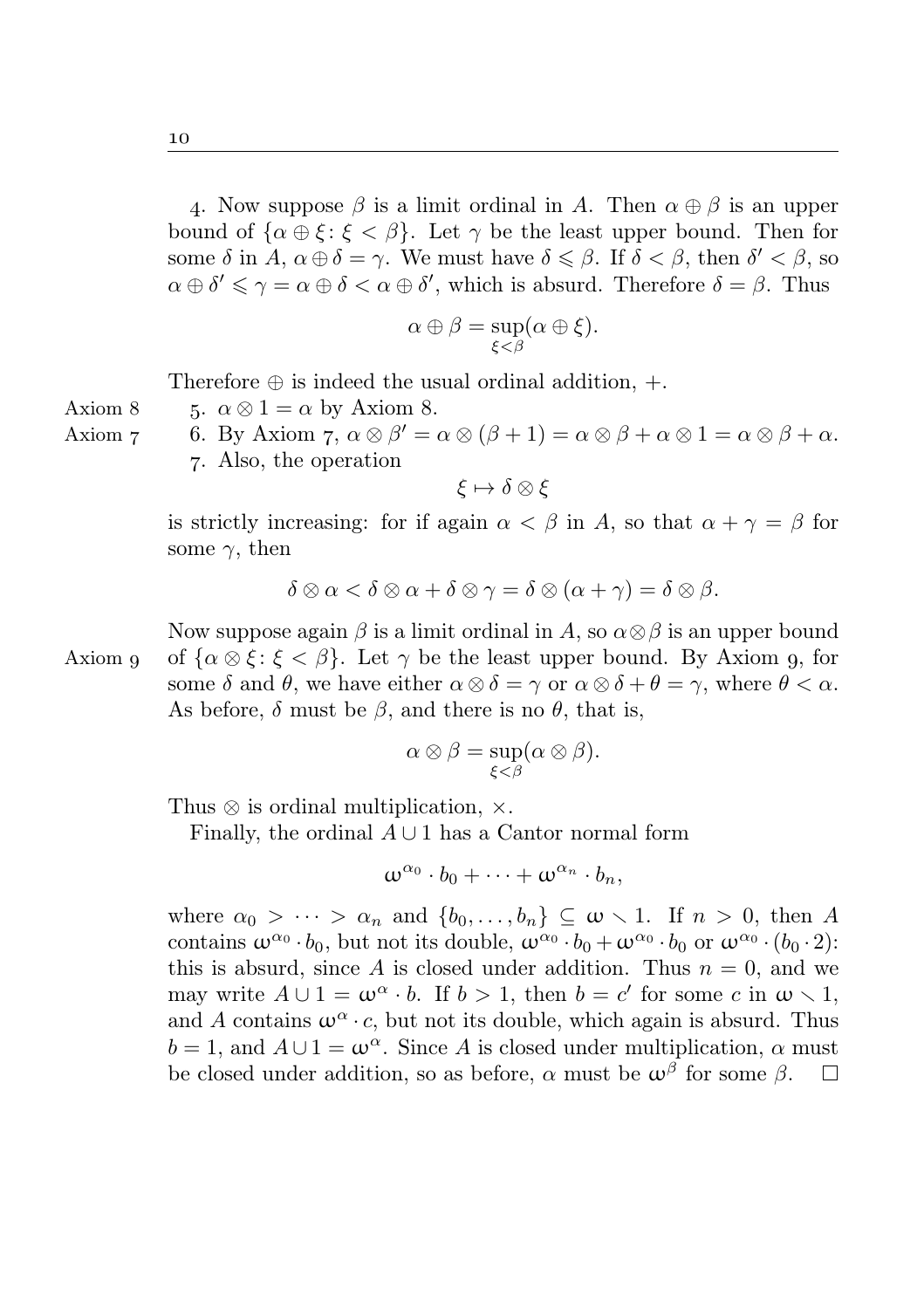Corollary 1. The first nine axioms entail the next three.

**Corollary 2.** With the first nine axioms, either of Axioms  $13$  and  $14$  Axiom  $13$ entails Axiom 14

$$
(\omega \smallsetminus 1, +, \times, \in) \cong (\mathbb{N}, 1, +, \times, <),
$$

and therefore  $\times$  on  $\mathbb N$  is commutative.

*Proof.* In the statement of Theorem 1, if  $\beta > 0$ , so  $\alpha > \omega$ , then  $\alpha$ contains  $\omega + 1$ ; but

$$
(\omega + 1) \cdot \omega = \omega \cdot \omega < \omega \cdot \omega + 1 \cdot \omega,
$$
  

$$
1 + \omega = \omega < \omega + 1.
$$

Of course Euclid's argument does not proceed as above. Meanwhile, there is a more economical approach:

**Theorem 2.** The first six axioms, along with Axiom  $14$ , entail

$$
(\omega \setminus 1, 1, ', \in) \cong (\mathbb{N}, 1, x \mapsto x + 1, <).
$$

*Proof.* Without the use of any axioms about  $\mathbb N$  at all, there is a unique homomorphism from  $(\omega \setminus 1, 1,')$  to  $(\mathbb{N}, 1, x \mapsto x + 1)$ . Showing that it is an isomorphism is equivalent to establishing the so-called Peano Axioms:

- 1.  $(N, 1, x \mapsto x + 1)$  allows proof by induction.
- 2. The operation  $x \mapsto x + 1$  on N is not surjective.
- 3. The operation  $x \mapsto x + 1$  on N is injective.

(See for example  $[5, Thm 2]$ .)

1. In N, if  $a \neq 1$ , then  $a > 1$  by Axiom 3, so  $a = 1 + b$  for some b Axiom 3 by Axiom 6, and then  $a = b + 1$  by Axiom 14, so  $b < a$  by Axiom 5. Axiom 6 Axiom Axiom Therefore  $(N, 1, x \mapsto x + 1)$  allows proof by induction by the standard argument: if  $B \subseteq \mathbb{N}$ , and  $1 \in B$ , and  $a + 1 \in B$  whenever  $a \in B$ , then the complement  $\mathbb{N} \setminus B$  can contain no least element, so by Axiom 2 it Axiom 2 is empty.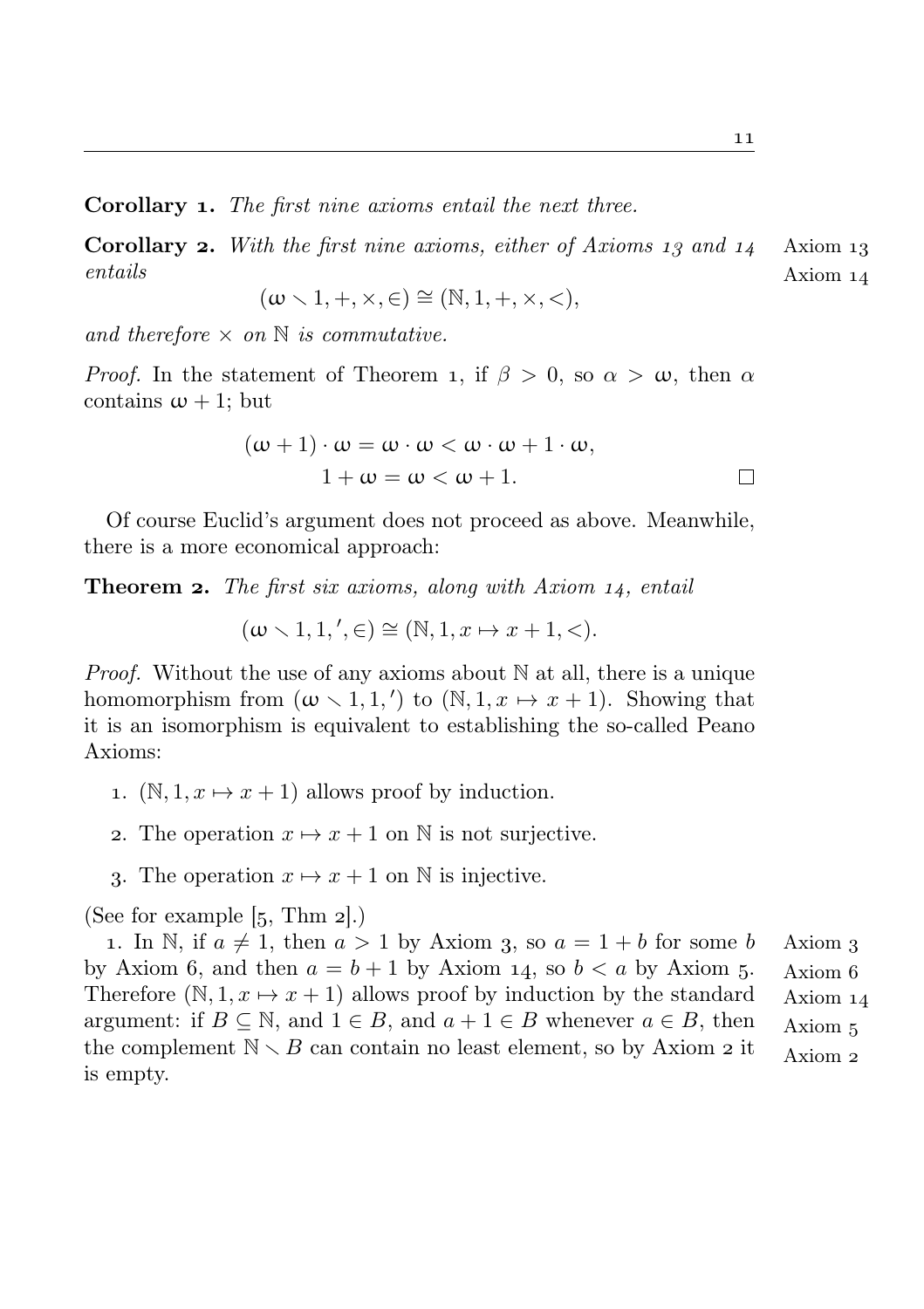2. Since  $1 \leq a \leq a+1$ , the operation  $x \mapsto x+1$  on N is not surjective.

3. Using also Axiom 4 as in the proof of Theorem 1, if  $a < b$ , then Axiom Axiom 1 we have  $a+1=1+a<1+b=b+1$ , and so by Axiom 1, the operation  $x \mapsto x + 1$  on N is injective.

> Finally, since the ordering of N is determined by the addition according to the rule

$$
a < b \iff \exists x \ a + x = b,\tag{4}
$$

and a similar rule holds for  $\omega \setminus 1$ , we have the desired isomorphism.  $\Box$ 

Assuming only that the structure  $(N, 1, x \mapsto x + 1)$  allows proof by induction, Landau shows implicitly in *Foundations of Analysis* [3] that there are unique operations  $+$  and  $\times$  on  $\mathbb N$  such that

$$
x + (y + 1) = (x + y) + 1
$$

and

$$
x \cdot 1 = x, \qquad x \cdot (y+1) = x \cdot y + x. \tag{5}
$$

By induction too, these operations respect the remaining of the axioms above that govern the operations alone and 1. In the same way, multiplication is commutative. Under the additional assumption that  $x \mapsto x + 1$  is injective, but not surjective, one shows that the relation  $\lt$  defined by (4) satisfies the remaining axioms.

#### Euclid's Argument

We now look at Euclid's argument for the commutativity of multiplication.

Axiom 12 We can understand Axiom 12 to mean

$$
b=\underbrace{1+\cdots+1}_{b}.
$$

We can understand expressions like  $1 + \cdots + 1$ , and more generally Axiom  $a + \cdots + a$ , as being justified by Axiom 4. But we can also understand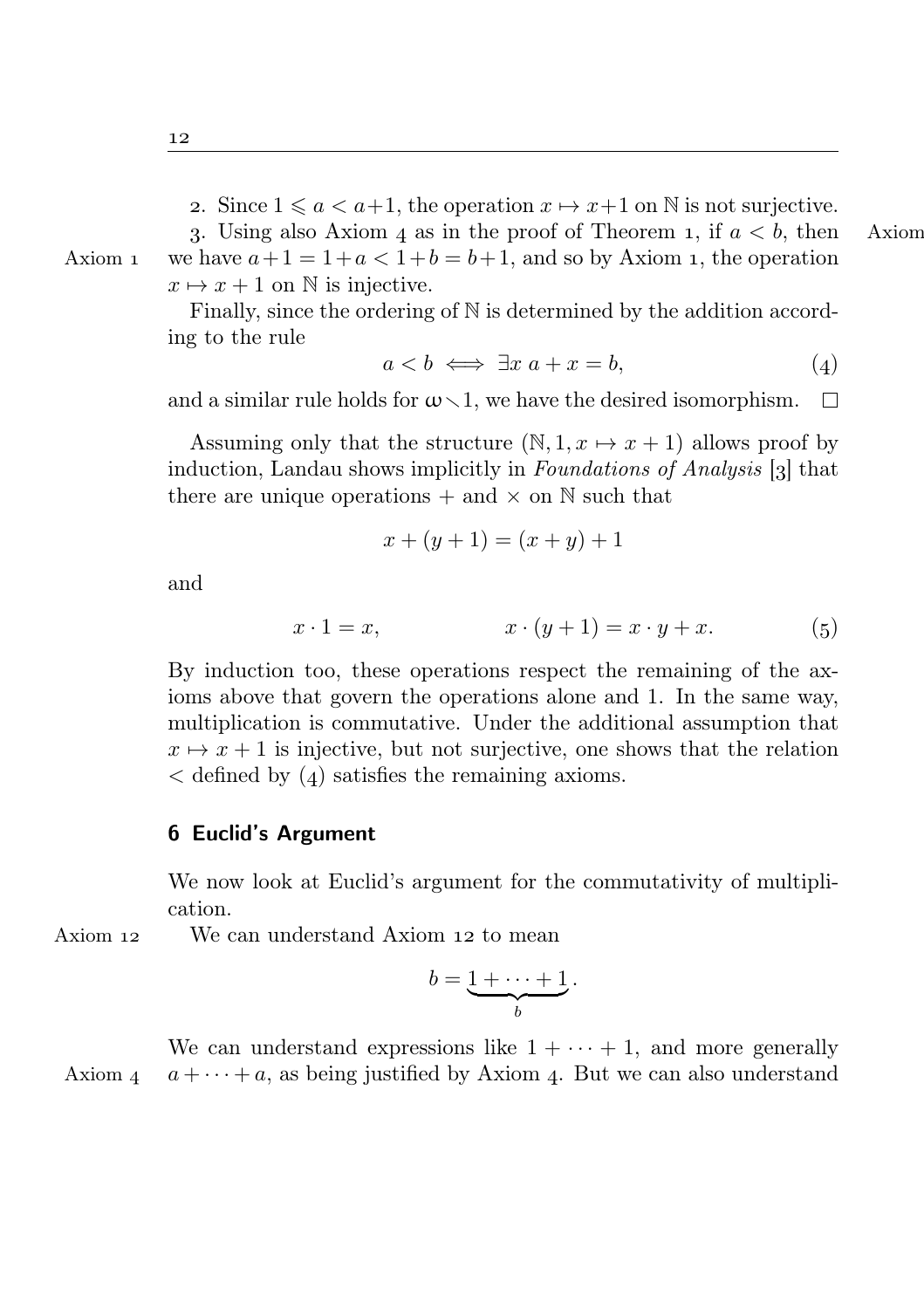the latter expression to mean simply

$$
(\cdots((a+a)+a)+\cdots+a).
$$

We might take the following as being obvious for numbers, as Euclid seems to; but we *can* prove it using axioms already enumerated:

**Lemma 1.** In N, if  $a > b$ , then the equation

$$
a = b + x
$$

has a unique solution.

*Proof.* There is a solution by Axiom 6. Any two solutions are com- Axiom 6 parable, by Axiom . But then there cannot be two solutions, since Axiom  $x \mapsto b + x$  is strictly increasing, as in the proof of Theorem 1, which uses also Axioms  $5$  and  $4$ .  $\Box$  Axiom  $5$ 

Axiom The unique solution in the theorem is the **difference** of  $a$  from  $b$ , denoted by

 $a - b$ .

**Lemma 2.** In N, if  $a > b$ , then

$$
c \cdot (a - b) = c \cdot a - c \cdot b.
$$

*Proof.* We have, by Axiom 7,

$$
b + (c - b) = a,
$$
  
\n
$$
c \cdot (b + (c - b)) = c \cdot a,
$$
  
\n
$$
c \cdot b + c \cdot (a - b) = c \cdot a,
$$
  
\n
$$
c \cdot (a - b) = c \cdot a - c \cdot b.
$$

The Euclidean Algorithm is given in Propositions 1 and 2 of Book vii. We combine these propositions into one:

Axiom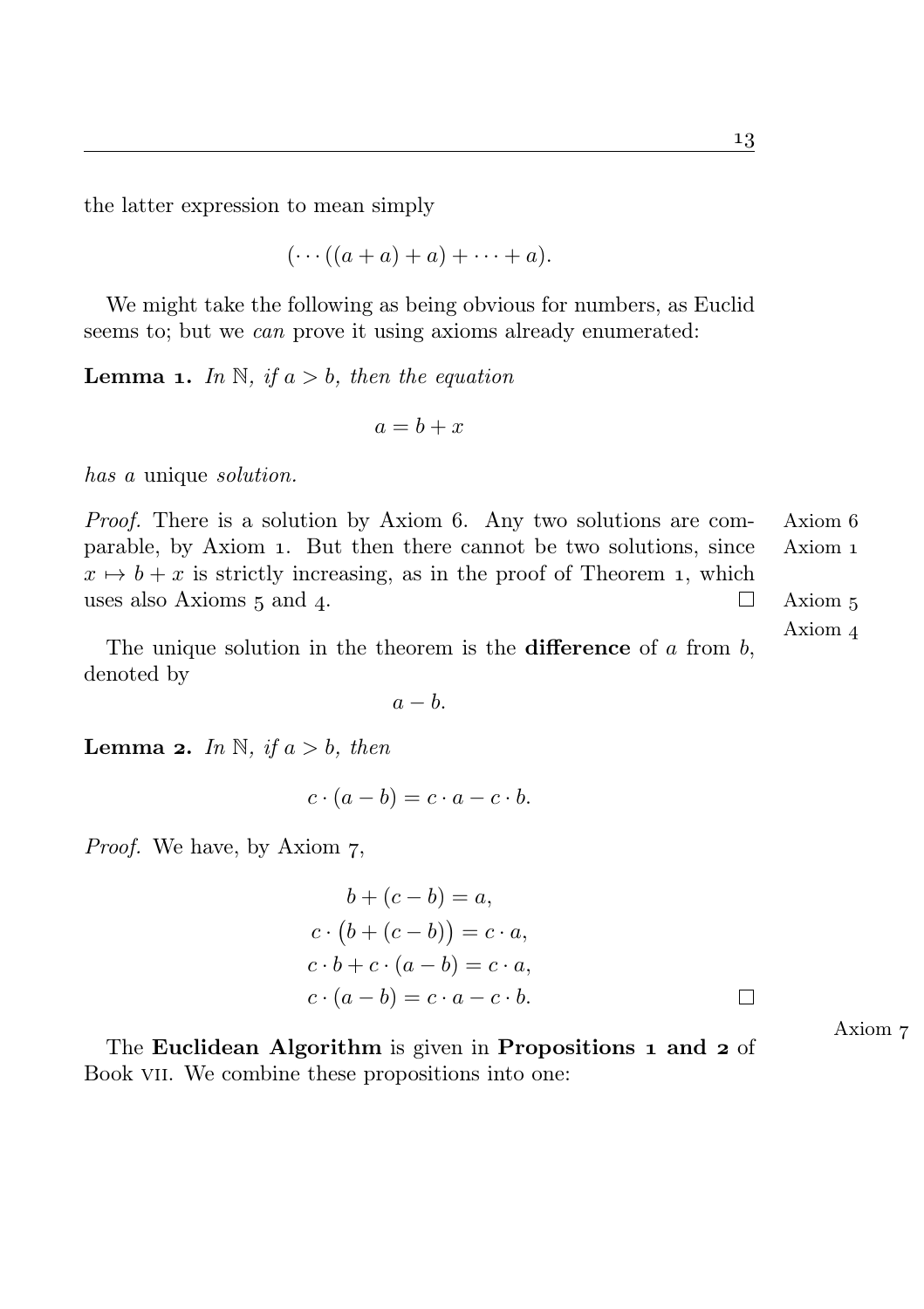**Theorem 3.** If  $a_1 > a_2$ , there are sequences

$$
(b_1, b_2, \ldots, b_n), \qquad (a_1, a_2, \ldots, a_{n+1})
$$

given by

$$
a_1 = a_2 \cdot b_1 + a_3 \& a_2 > a_3,
$$
  
\n
$$
a_2 = a_3 \cdot b_2 + a_4 \& a_3 > a_4,
$$
  
\n
$$
\dots
$$
  
\n
$$
a_k = a_{k+1} \cdot b_k + a_{k+2} \& a_{k+1} > a_{k+2},
$$
  
\n
$$
\dots
$$
  
\n
$$
a_n = a_{n+1} \cdot b_n.
$$

Thus

$$
a_1 > a_2 > \cdots > a_n > a_{n+1}.
$$

Then,  $a_{n+1}$  is a common measure of  $a_1$  and  $a_2$ , and  $a_{n+1}$  is measured by every common measure of  $a_1$  and  $a_2$ . Moreover,  $a_{n+1}$  is greater than every other common measure of  $a_1$  and  $a_2$ .

Axiom 9 Proof. By Axiom 9, from  $a_k$  and  $a_{k+1}$ , we can obtain  $b_k$  and perhaps Axiom 2  $a_{k+2}$ . By Axiom 2, for some n, there is no  $a_{n+2}$ . We can now compute

$$
a_{n-1} = a_n \cdot b_{n-1} + a_{n+1}
$$
  
=  $(a_{n+1} \cdot b_n) \cdot b_{n-1} + a_{n+1}$   
=  $a_{n+1} \cdot (b_n \cdot b_{n-1}) + a_{n+1}$  [Axiom 10]  
=  $a_{n+1} \cdot (b_n \cdot b_{n-1}) + a_{n+1} \cdot 1$  [Axiom 8]  
=  $a_{n+1} \cdot (b_n \cdot b_{n-1} + 1)$ . [Axiom 7]

Axiom 10 Continuing in this way, we obtain  $a_{n+1}$  as a common measure of  $a_1$ Axiom Axiom and  $a_2$ . Similarly, every common measure of  $a_1$  and  $a_2$  measures  $a_3$ , and  $a_4$ , and so on up to  $a_{n+1}$ . Since in general  $1 \leq b$  by Axiom 3, we Axiom 3 have

$$
a\leqslant a\cdot b
$$

 $\Box$ 

Axiom 11 by Axiom 11. In particular, if a measures c, then  $a \leq c$ .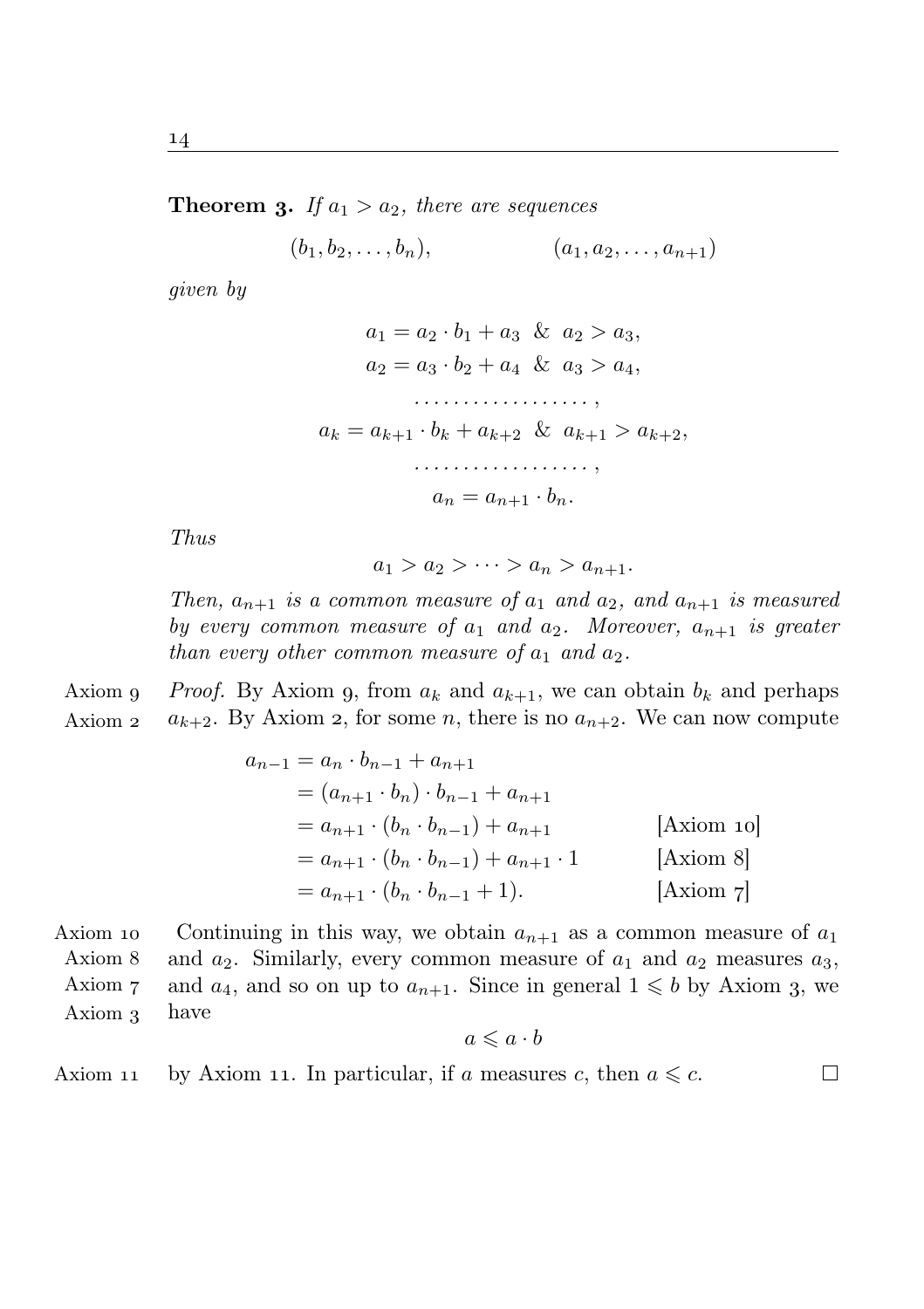Thus  $a_{n+1}$  as in the theorem is the greatest common measure of  $a_1$  and  $a_2$ . We may write

$$
a_{n+1} = \operatorname{gcm}(a_1, a_2).
$$

Two numbers are **prime to one another**, as in Definition 12, if their only (and therefore their greatest) common measure is unity.

As noted earlier, **Proposition 5** of Book VII is our Axiom 13. Mean- $\Lambda$ xiom 13 while, though *proportion* is mentioned in Definition  $\alpha$ , the real meaning is suggested by **Proposition 4:** four numbers a, b, c, and d are **pro**portional, and we shall write this as

$$
a:b::c:d,
$$
\n<sup>(6)</sup>

just in case, for some  $e$  and  $f$ ,

$$
a = \text{gcm}(a, b) \cdot e, \quad c = \text{gcm}(c, d) \cdot e,
$$
  
\n
$$
b = \text{gcm}(a, b) \cdot f, \quad d = \text{gcm}(c, d) \cdot f.
$$
 (7)

Euclid seems not to make the following two lemmas explicit. Lemma  $3$ , like Lemma 1, might be considered as axiomatic. Lemma  $4$  might be taken as an obvious consequence of the axioms, although writing out a proof in modern fashion is tedious.

**Lemma 3.** If  $a \cdot b = a \cdot c$ , then  $b = c$ .

*Proof.* If  $b \neq c$ , then we may assume  $b < c$ , by Axiom 1. But then Axiom 1  $a \cdot b < a \cdot c$ , since  $x \mapsto a \cdot x$  is strictly increasing, as in the proof of Theorem 1, which uses Axioms 6, 5, and 7.  $\square$  Axiom 6

Axiom **Lemma 4.** Under the conditions  $(7)$ , e and f must be prime to one Axiom 7 another. Conversely, if this is so, and

$$
a = g \cdot e, \quad c = h \cdot e,
$$
  
\n
$$
b = g \cdot f, \quad d = h \cdot f
$$
\n(8)

for some  $g$  and  $h$ , then  $(6)$  holds.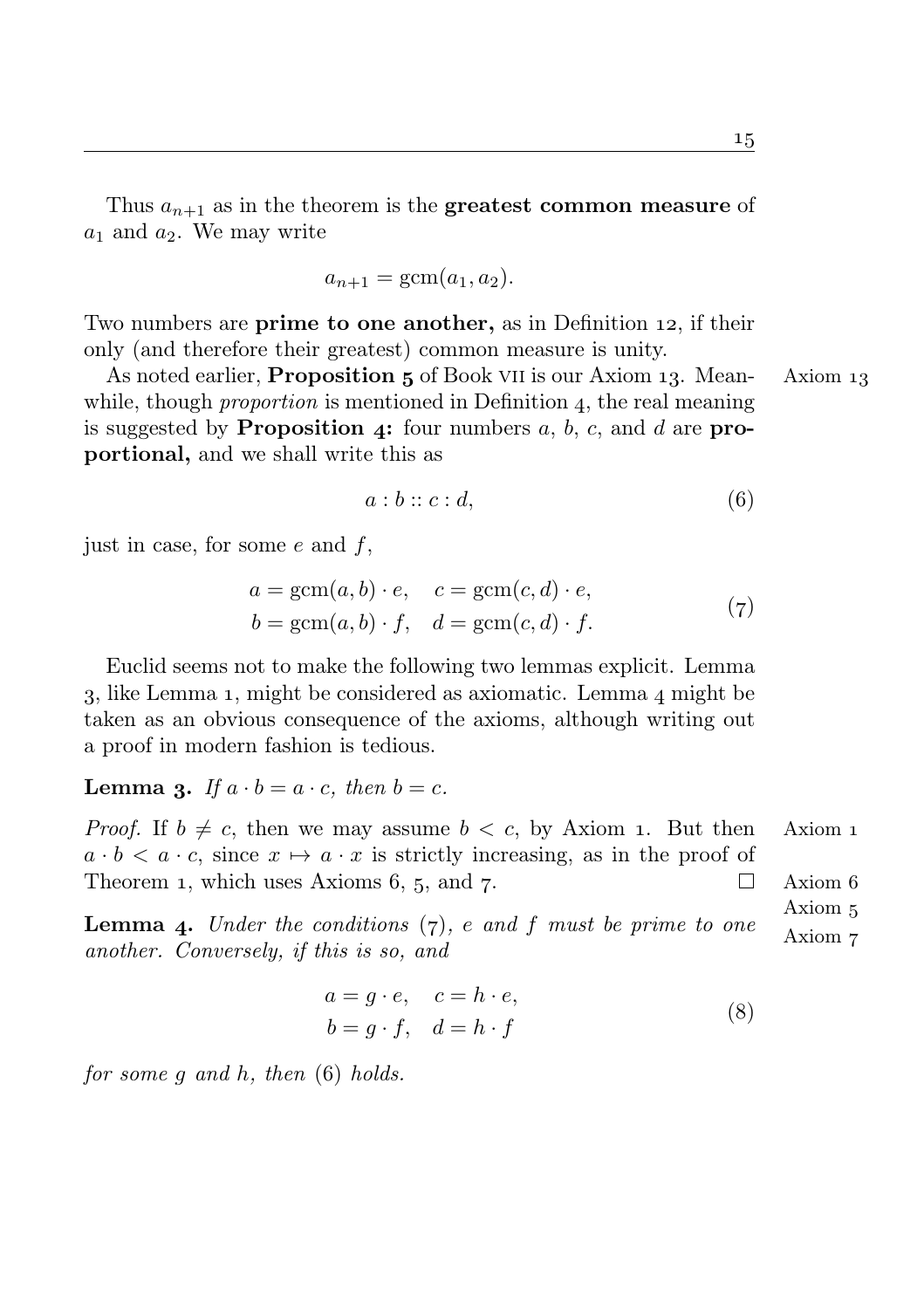*Proof.* Given (7) and Axiom 10, we find that  $gcm(a, b) \cdot gcm(e, f)$  is a Axiom common measure of  $a$  and  $b$ . Then

$$
gcm(a, b) \cdot gcm(e, f) \leq gcm(a, b)
$$

by Theorem 3; but if  $gcm(e, f) > 1$ , then

$$
gcm(a, b) \cdot gcm(e, f) > gcm(a, b)
$$

Axiom 11 by Axiom 11; therefore  $\text{gcm}(e, f) = 1$  by Axioms 1 and 3.

Axiom Axiom Conversely, if (8) holds, then q is a common measure of  $a$  and  $b$ , so for some  $k$ ,

$$
g \cdot k = \text{gcm}(a, b).
$$

But for some  $e'$  and  $f'$ ,

$$
g \cdot e = a = \text{gcm}(a, b) \cdot e' = (g \cdot k) \cdot e' = g \cdot (k \cdot e'),
$$
  
 $g \cdot f = b = \text{gcm}(a, b) \cdot f' = (g \cdot k) \cdot f' = g \cdot (k \cdot f')$ 

Axiom  $10$  by Axiom  $10$ , so

$$
e = k \cdot e', \qquad f = k \cdot f'
$$

by Lemma 3, and so k is a common divisor of e and f. Suppose these Axiom 8 are prime to one another. then  $q = \text{gcm}(a, b)$  by Axiom 8, and likewise  $h = \text{gcm}(c, d)$ . We thus obtain (7), and therefore (6).  $\Box$ 

> I suppose it is just possible that Euclid overlooked the need to prove the last lemma. It seems to me more likely that he would reason as follows. If  $e$  and  $f$  are prime to one another, this means applying the Euclidean Algorithm to them yields unity. But if we replace unity with q, obtaining a and b as in  $(7)$ , then the same steps of the algorithm will obviously yield g.

> In any case, the lemma yields the following, which is Proposition 12 of Book VII: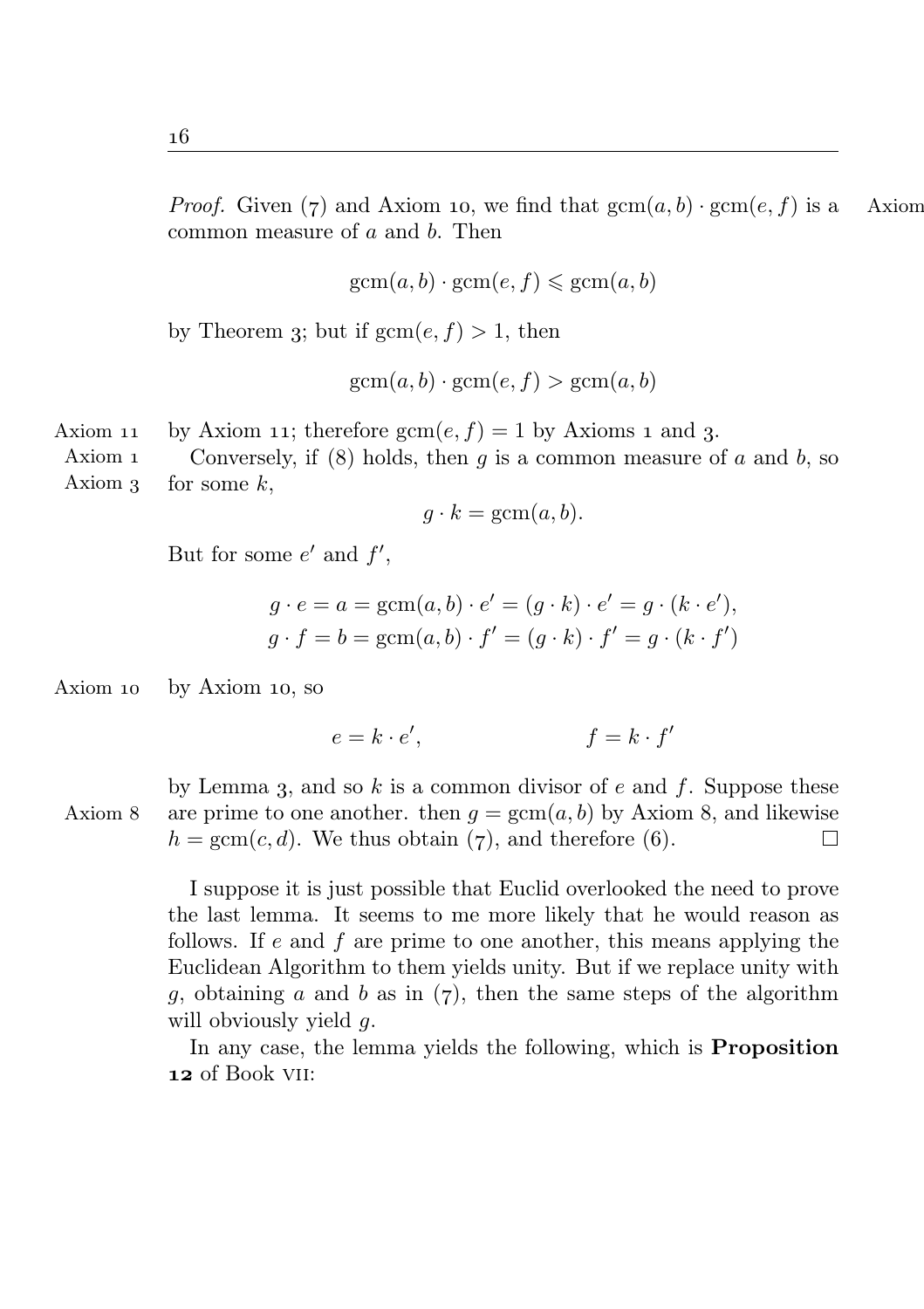$\Box$ 

**Theorem 4.** If  $a:b::c:d$ , then

 $a : b :: a + c : b + d$ .

 $\Delta$ <sub>13</sub> Proof. Suppose (6) holds, so that (7) holds. By Axiom 13,

$$
a + c = (\text{gcm}(a, b) + \text{gcm}(c, d)) \cdot e,
$$
  

$$
b + d = (\text{gcm}(a, b) + \text{gcm}(c, d)) \cdot f,
$$

and therefore  $a:b:: a+c:b+d$  by Lemma 4.

Euclid's **Proposition 15** is that if b measures a as many times as unity measures  $c$ , then  $c$  measures  $a$  as many times as unity measures b. Since  $c = 1 \cdot c$  by Axiom 12, the conclusion is Axiom 12

$$
b \cdot c = a \implies c \cdot b = a,
$$

or simply the following theorem, which is Euclid's Proposition .

**Theorem 5.** In  $\mathbb N$ , multiplication is commutative:

$$
a \cdot b = b \cdot a.
$$

Proof. By Theorem 3,

 $gcm(a, a \cdot b) = a.$ 

Since again  $1 \cdot b = b$  by Axiom 12, so that  $gcm(1, b) = 1$ , we now have Axiom 12

$$
1:b::a:a\cdot b.\t\t(9)
$$

Since

$$
a = \underbrace{1 + \cdots + 1}_{a}, \qquad \qquad b \cdot a = \underbrace{b + \cdots + b}_{a},
$$

repeated application of Theorem 4 yields

$$
1:b::a:b\cdot a.\t\t(10)
$$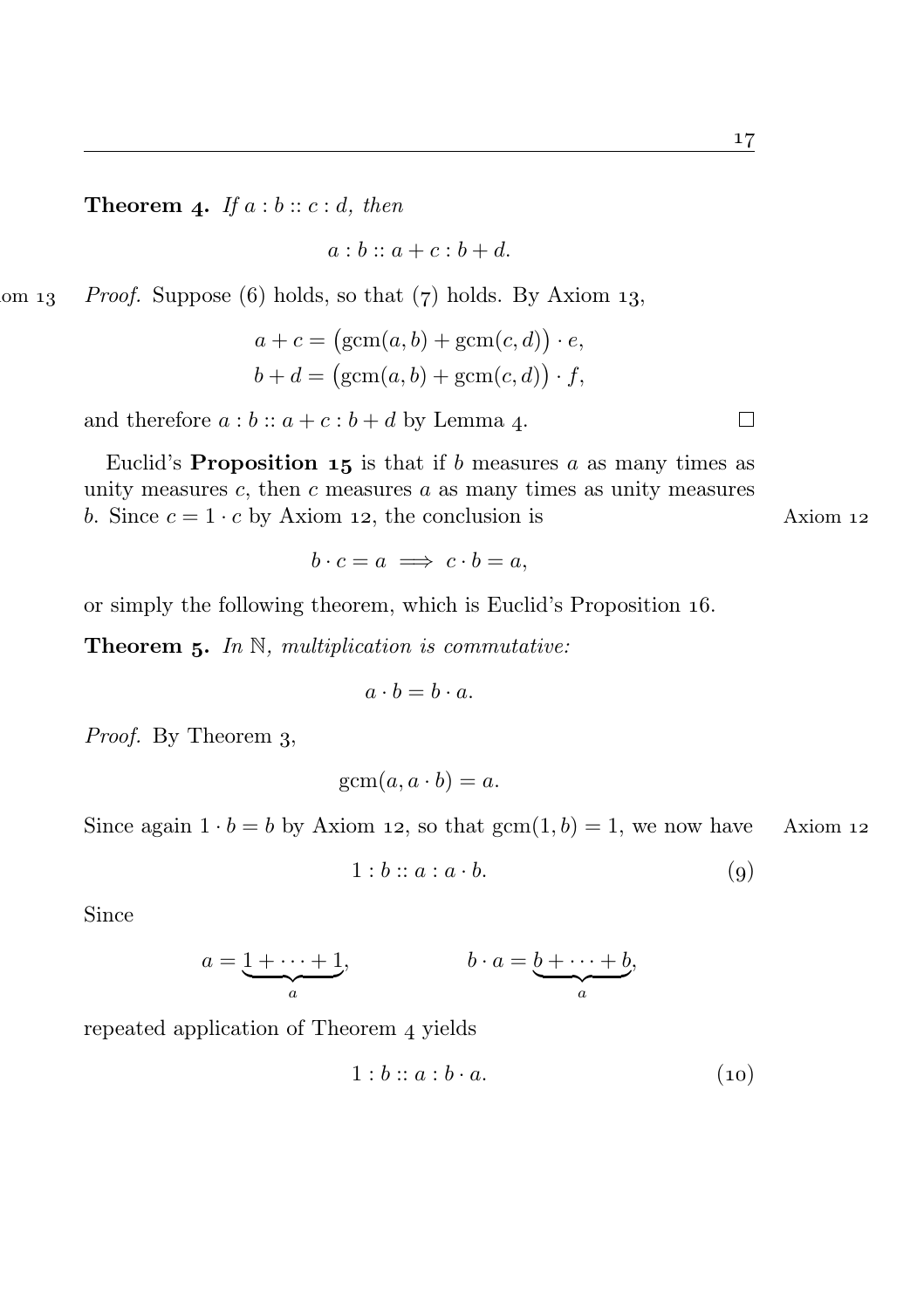Comparison with  $(q)$  yields the desired conclusion. Such, approximately, is Euclid's argument. Strictly, the comparison of two proportions is not needed, but by definition of proportion, and Axiom  $8$ , (10) Axiom yields

$$
a = \text{gcm}(a, b \cdot a) \cdot 1 = \text{gcm}(a, b \cdot a),
$$

$$
b \cdot a = \text{gcm}(a, b \cdot a) \cdot b = a \cdot b.
$$

The possibility of applying Theorem  $\alpha$  repeatedly to obtain (10) might be taken as an implicit rule of inference. Today we can justify  $(10)$  by Axiom  $12$  induction. First, by Axiom  $12$ ,

 $1 \cdot b \cdot 1 \cdot 1 \cdot b$ 

Assuming  $1:b:: c:c\cdot b$ , we have

$$
1:b::c+1:c\cdot b+b;
$$

Axiom 12 and  $c \cdot b + b = c \cdot b + 1 \cdot b = (c + 1) \cdot b$  by Axioms 12 and 13. In the Axiom  $_1$  proof of Theorem 2, we used Axioms 3, 6,  $_1$ 4, 5, and 2 to justify proof by induction. П Axiom

Axiom

#### Axiom References

Axiom

- Axiom [] Euclid. Euclidis Elementa, volume II of Euclidis Opera Omnia. Teubner, Leipzig, 1884. Edited with Latin interpretation by I. L. Heiberg. Books V–IX.
	- [2] Euclid. *The Thirteen Books of Euclid's Elements*. Dover Publications, New York, 1956. Translated from the text of Heiberg with introduction and commentary by Thomas L. Heath. In three volumes. Republication of the second edition of 1925. First edition 1908.
	- [3] Edmund Landau. Foundations of Analysis. The Arithmetic of Whole, Rational, Irrational and Complex Numbers. Chelsea Publishing Company, New York, N.Y., third edition, 1966. Translated by F. Steinhardt; first edition  $1951$ ; first German publication,  $1929$ .